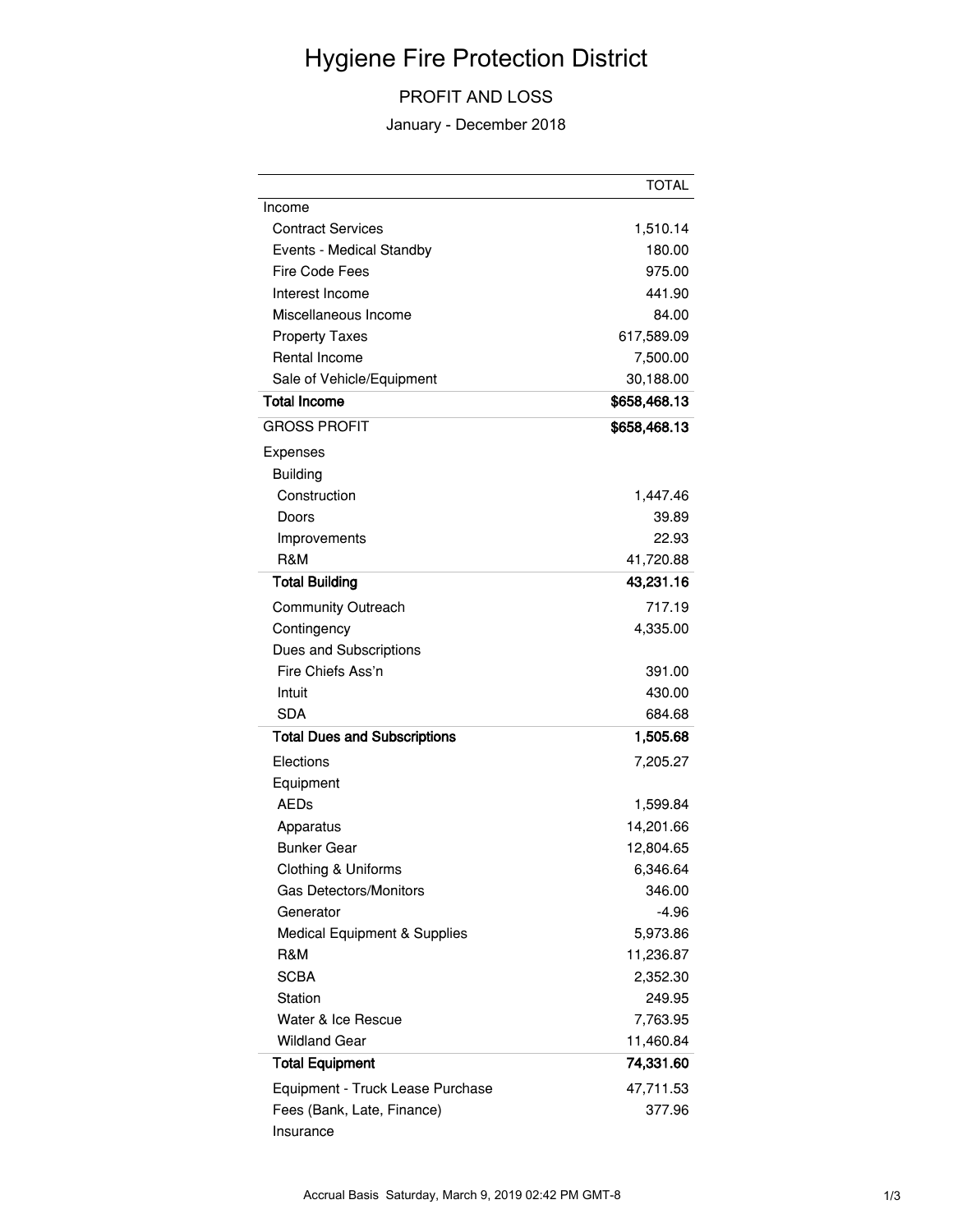|                                         | <b>TOTAL</b> |
|-----------------------------------------|--------------|
| Accident/sickness                       | 2,152.00     |
| <b>Board Bond</b>                       | 100.00       |
| Liability Insurance                     | 12,858.00    |
| Other Insurance                         | 51.00        |
| <b>SUTA</b>                             | 149.75       |
| <b>Workers Compensation</b>             | 4,097.00     |
| <b>Total Insurance</b>                  | 19,407.75    |
| Interest                                | 2,895.80     |
| IT & Communications                     |              |
| Hardware                                | 52,021.74    |
| Software and plans                      | 10,867.02    |
| <b>Total IT &amp; Communications</b>    | 62,888.76    |
| Office and Administration               |              |
| Advertising                             | 15.66        |
| Postage and Delivery                    | 255.80       |
| Printing and Reproduction               | 60.95        |
| <b>Supplies</b>                         | 47.51        |
| <b>Total Office and Administration</b>  | 379.92       |
| Payroll Expenses                        |              |
| 1 Admin (Chief, Bkkpr, Board Exec Asst) | 37,215.36    |
| 2 Shift Program                         | 120,408.83   |
| <b>Processing Fees</b>                  | 1,151.14     |
| <b>Total Payroll Expenses</b>           | 158,775.33   |
| <b>Pension Fund</b>                     | 36,734.00    |
| Personnel                               |              |
| Awards & Recognition                    | 992.21       |
| Checks - background, drug tests         | 694.20       |
| Meals                                   | 6,699.94     |
| <b>Recruiting and Retention</b>         | 1,460.00     |
| <b>Total Personnel</b>                  | 9,846.35     |
| <b>Professional Services</b>            |              |
| Accounting                              | 500.00       |
| Legal                                   | 3,261.80     |
| <b>Total Professional Services</b>      | 3,761.80     |
| Reimbursable Expenses                   | 11,633.58    |
| <b>Rental Property</b>                  |              |
| Property maintenance                    | 1,118.12     |
| Rent                                    | 12,725.81    |
| <b>Utilities</b>                        | 1,616.88     |
| <b>Total Rental Property</b>            | 15,460.81    |
| Supplies                                |              |
| Drinking water                          | 1,015.08     |
| Fuel                                    | 5,282.89     |
| Office                                  | 1,177.76     |
| Oxygen                                  | 433.27       |
| Station                                 | 3,699.12     |
| <b>Total Supplies</b>                   | 11,608.12    |
| Training                                |              |
| Conferences                             | 764.00       |
|                                         |              |